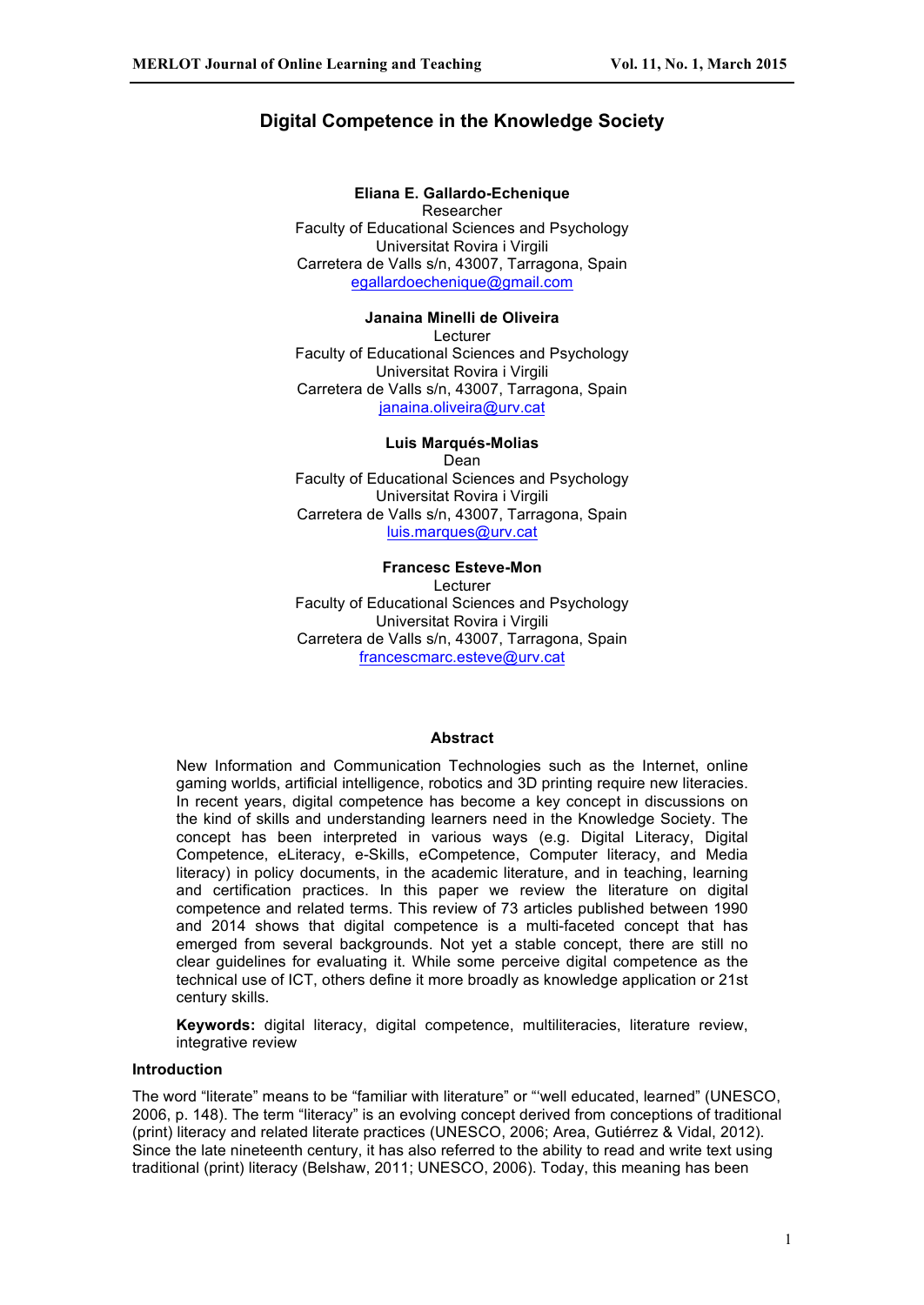extended to include practices mediated by new technologies – particularly computing and communications technologies (Belshaw, 2011).

The educational landscape is changing rapidly (Kress, 2003). The Internet has a multiplicative effect that enables the dissemination and generation of new technologies with educational, social, and cultural consequences. New digital technologies, for example, can integrate sound and moving images, oral and written language, and 3D objects, etc. Used in educational contexts, each of these digital devices has specific affordances, uses, and constraints. New information and communication technologies therefore require new literacies (Leu, Zawilinski, Castek, Banerjee, Housand, Liu & O'Neil, 2007).

In this new educational landscape, many learners enter further and higher education without the skills they need to apply digital technologies to education (European Commission, 2013). Extending and improving digital competence is an essential component in the development of employable graduates. Since 90% of new jobs will require excellent digital skills, those without sufficient ICT skills will be at a disadvantage in the labor market and have less access to information (European Commission, 2013; JISC, 2013).

In recent years, digital competence has become a key concept in discussions on the kind of skills and understanding learners need in the knowledge society. However, it has been interpreted in various ways (e.g. Digital Literacy, Digital Competence, eLiteracy, e-Skills, eCompetence, Computer literacy, and Media literacy) in policy documents, in the academic literature, and in teaching, learning and certification practices. All these terms highlight the need to handle technology in the digital age (Ferrari, 2012; Gallardo-Echenique, 2012). In this paper we analyze the range of concepts and approaches associated with digital competence and its related terms.

Digital competence has been analyzed from several linguistic, cultural and disciplinary backgrounds. This paper does not intend to reach a single definition in a reductionist view but to systematically review the various definitions and to identify the connection points from a broad and diverse vision. This will enable us not only to further advance the knowledge generation but also to identify key aspects of this essential competence for education in the 21st century.

## **Method**

To address our research aim, we conducted an integrative literature review (Table 1) that: "reviews, critiques, and synthesizes representative literature on a topic in an integrated way such that new frameworks and perspectives on the topic are generated" (Torraco, 2005, p. 356). This method incorporates a wide range of empirical and research-based articles, books, and grey literature (e.g. conference website and published proceedings) on digital competence from databases such as the ISI Web of Knowledge, ERIC, the Social Sciences Citation Index®, ScienceDirect, SAGE Publications, Wiley Online Library, Taylor & Francis Online, Emerald Group Publishing, the European Union Database, the UNESDOC Database and Google Scholar.

Table 1.

| <b>Stage</b>           | <b>Application</b>                                                                                    |
|------------------------|-------------------------------------------------------------------------------------------------------|
| Problem identification | Range of terms, concepts and approaches associated with digital<br>competence and its affiliate terms |
| Literature search      | Electronic databases searched                                                                         |
|                        | Internet search strategy                                                                              |
|                        | Search terms                                                                                          |
|                        | Inclusion/exclusion criteria                                                                          |
| Data evaluation        | Empirical and theoretical publications                                                                |
| Data analysis          | Thematic analysis to develop categories                                                               |
| Presentation           | Summary of major findings                                                                             |

## *Stages of the integrative review process*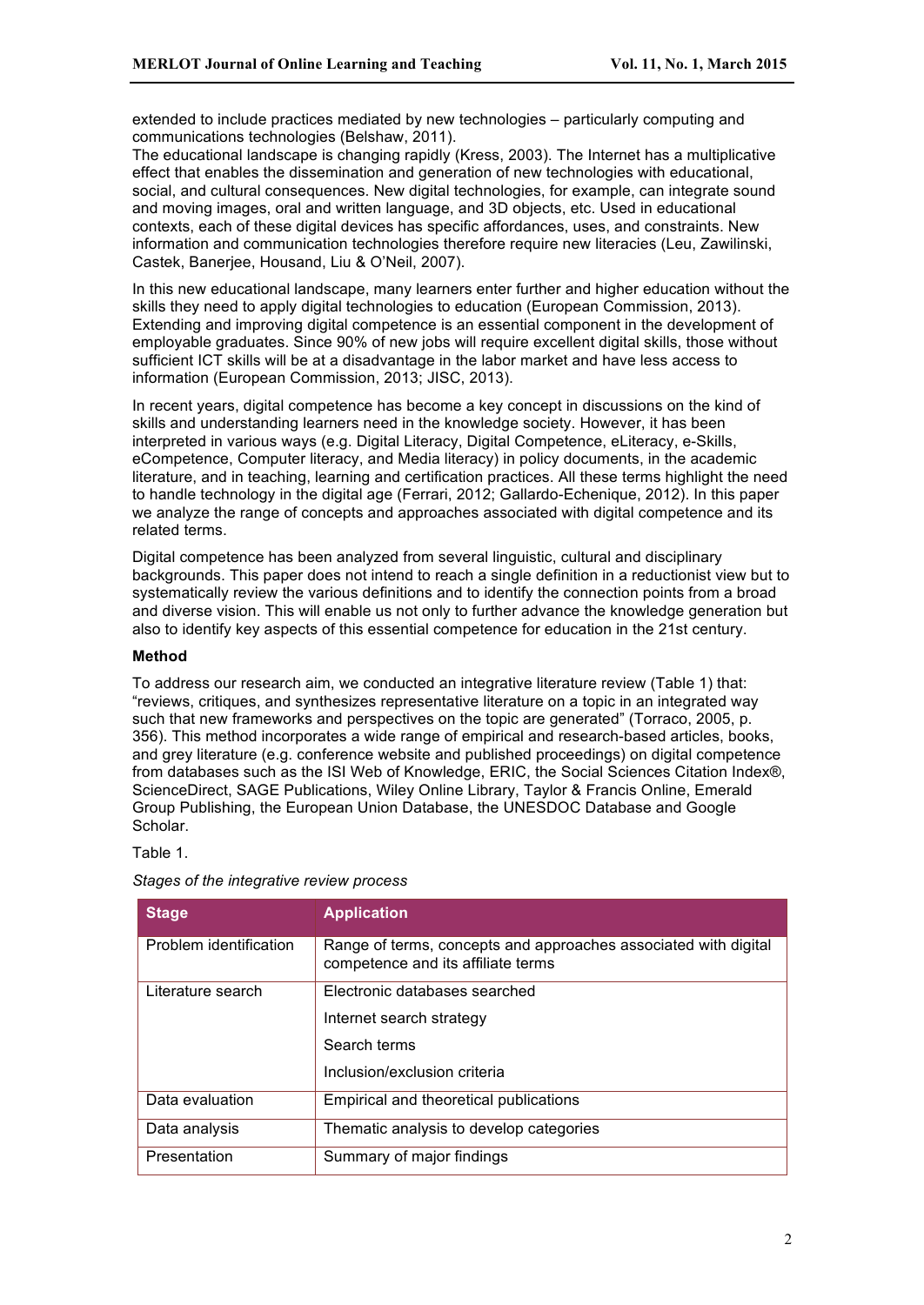| --<br>. <b>.</b> . |
|--------------------|
|                    |

The inclusion criteria were: a) peer-reviewed journal articles, b) reports commissioned by international organizations, and c) literature reviews, including unpublished/grey literature from government reports, policy statements, conference proceedings, theses, dissertations, and research reports. Only full-text articles published in English (universal language of science) or Spanish (reviewers' mother tongue) between January 1990 and December 2014 were included. Descriptors used to identify exemplars included Digital literacy, Digital competence, ICT literacy, Computer literacy, and Media literacy. A list of conceptually similar words is used throughout the literature.

Two Spanish/English-speaking researchers conducted the review of the articles. As the initial search with the keyword combinations yielded thousands of publications, a staged review – first an initial review and then an in-depth review of the abstracts (Torraco, 2005) – was conducted to review, identify relevant publications, and assign the category of "not for review" or "for review". This search recorded a preliminary 682 publications. Inclusion and exclusion criteria were applied to the papers in the "for review" category during screening. In all, 73 articles (both qualitative and quantitative) met the inclusion criteria and matched the aims of this review. In the final stage of the review, a thematic analysis (Braun & Clarke, 2006) was conducted in order to create categories. The publications were synthesized and categorized according to specific literacies (media literacy, information literacy, computer literacy, ICT literacy, and technology literacy) associated with digital competence.

## **Digital competence: a review of terms, concepts and characteristics**

Recent years have seen numerous important international contributions aimed at defining digital competence, which has become a key concept in discussions of the kind of skills and understanding people need in the digital era. Table 2 gives an overview of the wide range of terms used for this concept. As will be explained in greater detail, some are intrinsically associated to digital competence and some are slightly different.

## Table 2.

### *Terms referring to digital competence*

| <b>Term</b>    | <b>Reference</b>                               | Year | <b>Design</b> | <b>Type</b>         |
|----------------|------------------------------------------------|------|---------------|---------------------|
| Media literacy | Aufderheide & Firestone                        | 1993 | Theoretical   | Report              |
|                | Bawden                                         | 2001 | Theoretical   | Journal             |
|                | Henry J. Kaiser Family<br>Foundation           | 2003 | Theoretical   | Report              |
|                | New Media Consortium                           | 2005 | Theoretical   | Report              |
|                | Pérez-Tornero & Varis                          | 2010 | Theoretical   | <b>Book</b>         |
|                | Wilson, Grizzle, Tuazon,<br>Akyempong & Cheung | 2011 | Theoretical   | Report              |
| New literacies | <b>Buckingham</b>                              | 1993 | Theoretical   | Journal             |
|                | Leu                                            | 2000 | Theoretical   | Journal             |
|                | Lankshear & Knobel                             | 2003 | Theoretical   | <b>Book</b>         |
|                | Leu et al.                                     | 2007 | Theoretical   | <b>Book Chapter</b> |
|                | Coiro, Knobel, Lankshear &<br>Leu              | 2008 | Empirical     | <b>Book</b>         |
| Multimodality  | Kress & Van Leeuwen                            | 1996 | Theoretical   | <b>Book</b>         |
|                | Kress, Jewitt, Ogborn &<br>Tsatsarelis         | 2001 | Theoretical   | <b>Book</b>         |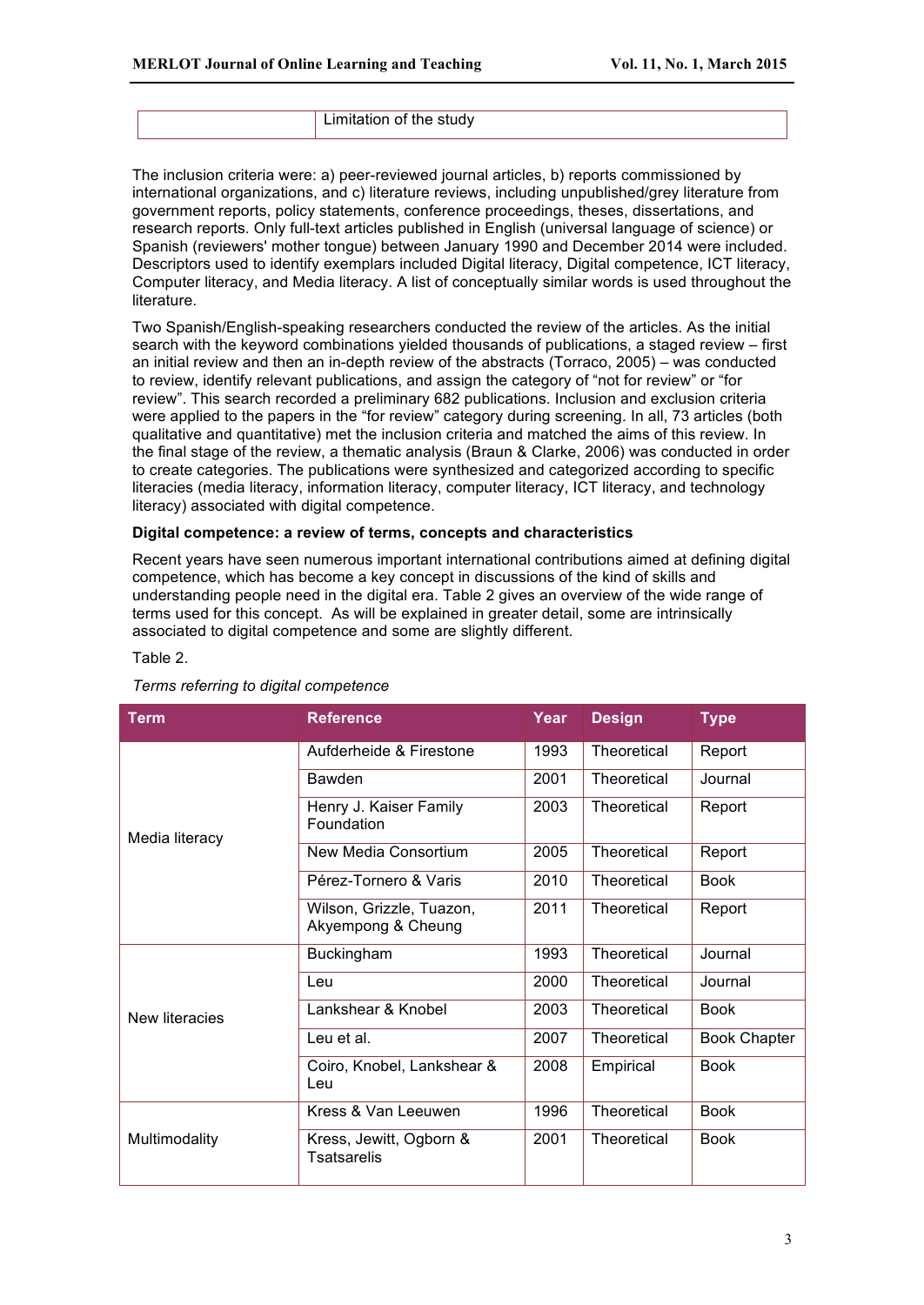|                      | Kress & Van Leeuwen                                     | 2001 | Theoretical | <b>Book</b>         |
|----------------------|---------------------------------------------------------|------|-------------|---------------------|
|                      | <b>Kress</b>                                            | 2003 | Theoretical | <b>Book</b>         |
|                      | Jewitt & Kress                                          | 2003 | Theoretical | <b>Book</b>         |
|                      | <b>Jewitt</b>                                           | 2008 | Theoretical | Journal             |
|                      | Walsh                                                   | 2009 | Theoretical | <b>Book Chapter</b> |
| Computer literacy    | Hawkins & Paris                                         | 1997 | Empirical   | Journal             |
|                      | <b>National Research Council</b>                        | 1999 | Theoretical | Report              |
|                      | Gilster                                                 | 1997 | Theoretical | <b>Book</b>         |
|                      | Bawden                                                  | 2001 | Theoretical | <b>Book Chapter</b> |
|                      | Eshet                                                   | 2002 | Empirical   | Conference          |
|                      | Eshet-Alkalai                                           | 2004 | Theoretical | Journal             |
|                      | Pérez-Tornero                                           | 2004 | Theoretical | Report              |
|                      | Martin                                                  | 2005 | Empirical   | Journal             |
|                      | Jones-Kavalier & Flannigan                              | 2006 | Theoretical | Journal             |
| Digital literacy     | Martin & Grudziecki                                     | 2006 | Empirical   | Journal             |
|                      | Buckingham                                              | 2007 | Theoretical | Journal             |
|                      | Somerville, Lampert,<br>Dabbour, Harlan & Schader       | 2007 | Theoretical | Journal             |
|                      | Eshet-Alkalai                                           | 2009 | Theoretical | <b>Book Chapter</b> |
|                      | Nawaz & Kundi                                           | 2010 | Theoretical | Journal             |
|                      | Area, Gutiérrez & Vidal                                 | 2012 | Theoretical | Journal             |
|                      | Meyers, Erickson & Small                                | 2013 | Theoretical | Journal             |
|                      | <b>UNESCO</b>                                           | 1999 | Theoretical | Report              |
| Media education      | Pérez-Tornero                                           | 2004 | Theoretical | Report              |
|                      | Hague & Williamson                                      | 2009 | Theoretical | Report              |
|                      | Bawden                                                  | 2001 | Theoretical | Journal             |
| Information literacy | Association of College and<br><b>Research Libraries</b> | 2000 | Theoretical | <b>Brochure</b>     |
|                      | Jackman & Jones                                         | 2002 | Theoretical | Report              |
|                      | <b>Buschman</b>                                         | 2010 | Theoretical | Journal             |
|                      | Wilson et al.                                           | 2011 | Theoretical | Report              |
| Multiliteracies      | Cope & Kalantzis                                        | 2000 | Theoretical | <b>Book</b>         |
|                      | <b>Unsworth</b>                                         | 2001 | Theoretical | <b>Book</b>         |
|                      | Jewitt                                                  | 2008 | Theoretical | Journal             |
|                      | Hepple, Sockhill, Tan & Alford                          | 2014 | Empirical   | Journal             |
|                      | Tan & Guo                                               | 2014 | Empirical   | Journal             |
| <b>ICT Literacy</b>  | International ICT Literacy<br>Panel                     | 2002 | Theoretical | Report              |
|                      | Somerville et al.                                       | 2007 | Theoretical | Journal             |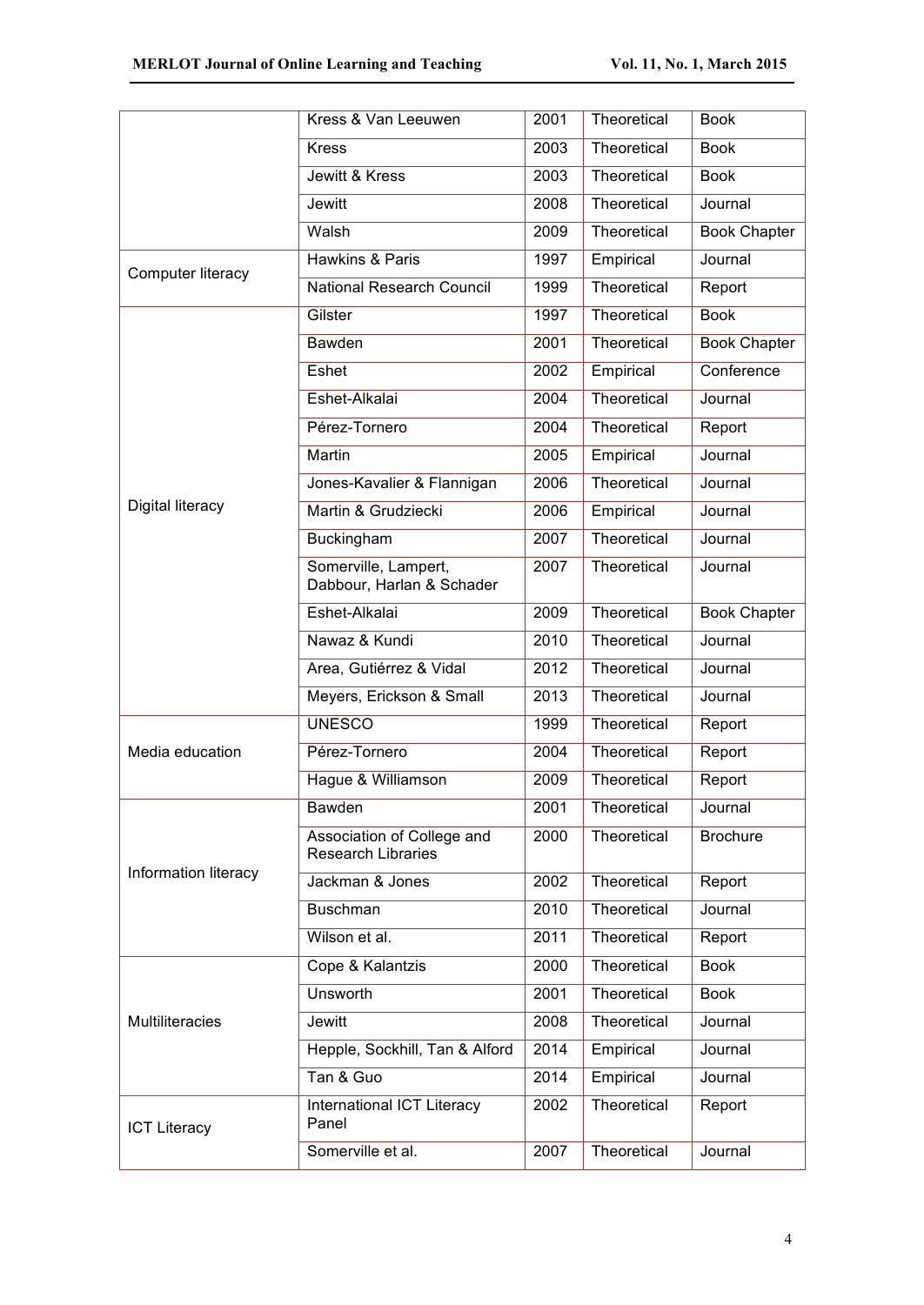| eLiteracy                         | Martin                                                          | 2003 | Position    | Journal             |
|-----------------------------------|-----------------------------------------------------------------|------|-------------|---------------------|
|                                   | European eCompetence<br>Initiative                              | 2004 | Theoretical | Project             |
|                                   | Schneckenberg & Wildt                                           | 2006 | Theoretical | <b>Book Chapter</b> |
| e-Competence                      | European e-Competence<br>Framework                              | 2007 | Theoretical | Report              |
|                                   | Breyer, Hook & Marinoni                                         | 2007 | Theoretical | Report              |
|                                   | European e-Competence<br>Framework                              | 2010 | Theoretical | Report              |
| e-Skills                          | European e-Skills Forum<br>(European Commission)                | 2004 | Theoretical | Report              |
|                                   | DG Enterprise and Industry<br>(European Commission)             | 2007 | Theoretical | Report              |
|                                   | Korte & Hüsing                                                  | 2010 | Empirical   | Report              |
|                                   | Ala-Mutka                                                       | 2011 | Theoretical | Report              |
| Technology literacy               | Amiel                                                           | 2004 | Empirical   | Journal             |
|                                   | Kahn & Kellner                                                  | 2005 | Theoretical | Journal             |
|                                   | European Parliament and the<br>Council of the European<br>Union | 2006 | Position    | Journal             |
|                                   | Calvani, Cartelli, Fini &<br>Ranieri                            | 2008 | Theoretical | Journal             |
| Digital competence                | Krumsvik                                                        | 2008 | Theoretical | Journal             |
|                                   | Ala-Mutka                                                       | 2011 | Theoretical | Report              |
|                                   | Ilomäki, Kantosalo & Lakkala                                    | 2011 | Theoretical | Project             |
|                                   | Ferrari                                                         | 2012 | Theoretical | Report              |
|                                   | Ferrari, Punie & Redecker                                       | 2012 | Theoretical | Conference          |
|                                   | Larraz                                                          | 2013 | Empirical   | <b>Thesis</b>       |
| <b>Digital Media Literacies</b>   | Buckingham                                                      | 2007 | Theoretical | Journal             |
| Media and information<br>literacy | Wilson et al.                                                   | 2011 | Theoretical | Report              |

*Note.* Adapted from, "Competencia digital en el siglo XXI" by E. Gallardo-Echenique, 2012.

The terms "computer literacy" or "ICT literacy" are used in several contexts and have variations such as "IT literacy" or "technology literacy". Computer literacy, the term mainly in vogue throughout the 1980s (Bawden, 2008), "often refers to the ability to use a spreadsheet and a word processor and to search the World Wide Web for information" (NRC, 1999, p. 11). According to Hawkins & Paris (1997), computer literacy denoted a level of expertise and familiarity with computers and, especially, their applications. For the International ICT Literacy Panel (2002, p. 2), "ICT literacy is using digital technology, communications tools, and/or networks to access, manage, integrate, evaluate, and create information in order to function in a knowledge society". In response to a request from the National Academy of Sciences (United States), the Committee on Information Technology Literacy of the National Research Council (NRC, 1999) published the report *Being Fluent with Information Technology* to address the subject of information technology literacy. In the report, the authors (NRC, 1999) used the term *fluency* rather than *literacy because* computer literacy "has acquired a 'skills' connotation, implying competency with a few of today's computer applications, such as word processing and e-mail. As the technology changes by leaps and bounds, existing skills become antiquated and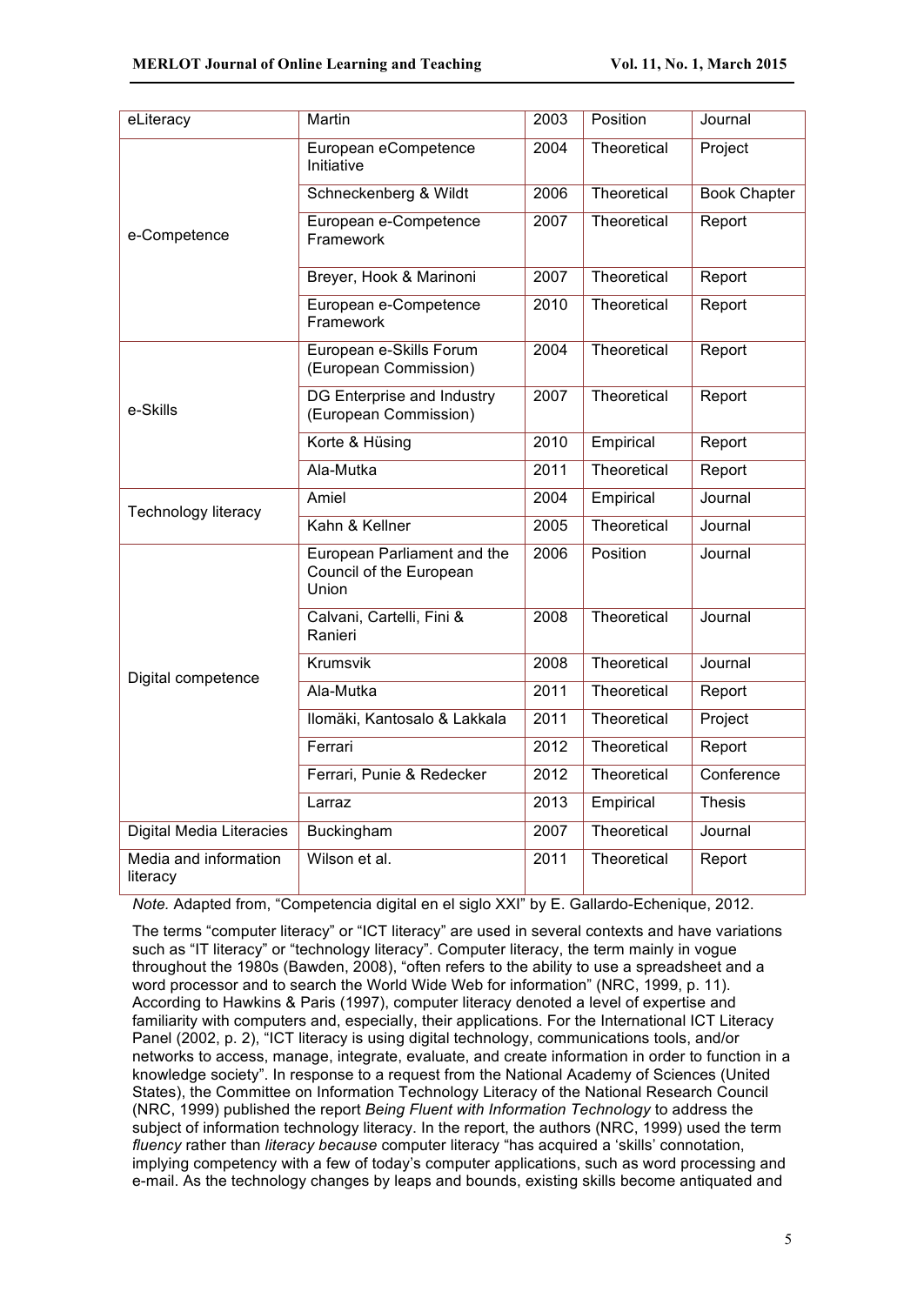there is no migration path to new skills" (NRC, 1999, p. 2). They also suggest that the choice also responds to a plan to adapt to changes in the technology, to acquire new skills, and to adopt "fluency" as a term connoting a higher level of competency (NRC, 1999).

First coined in 1974, information literacy (Jackman & Jones, 2002), which is rooted in the academic disciplines of library and information science, maintained a low volume in the literature throughout the 1980s but expanded considerably in the 1990s (Bawden, 2001; 2008). It is better to understand information literacy as something much broader than an enhanced form of computer skills or bibliographic instruction (Bawden & Robinson, 2002; Bawden, 2008). According to Jackman & Jones (2002, p. 3), information literacy is "a set of critical workplace and educational skills, reflects the learning challenges inherent in a digital world economy, which is dependent on a highly skilled workforce". In 2000, the Association of College and Research Libraries (ACRL) developed *Information literacy standards for higher education* and proposed a definition for information literacy as a set of abilities requiring individuals to "recognize when information is needed and have the ability to locate, evaluate, and use effectively the needed information" (ACRL, 2000, p. 2). For ACRL (2000, p.3), "information literacy is related to information technology skills, but has broader implications for the individual, the educational system, and for society". Similar developments are being undertaken in Australia and New Zealand. The Australian and New Zealand Institute for Information Literacy (ANZIIL) and the Council of Australian University Librarians (CAUL) have developed *The Australian and New Zealand Information Literacy Framework*. This *Framework* provides six Information Literacy Standards that define the behaviors and learning outcomes for librarians and educators in teaching and the assessment of information literacy. In the report, information literacy is defined as "an understanding and set of abilities enabling individuals to recognize when information is needed and have the capacity to locate, evaluate, and use effectively the needed information" (Bundy, 2004, p. 3) and "is a 'prerequisite' and 'essential enabler' for lifelong learning" (Bundy, 2004, p. 4). However, according to Allan Martin (2003), information literacy is not as well established as computer literacy as a part of educational provision.

At the Vienna Conference *Educating for the Media and the Digital Age*, UNESCO (1999, pp. 273-274) defined *media education* as that which allows people "to gain understanding of the communication media used in their society and the way they operate and to acquire skills in using these media to communicate with others and addresses a wide range of texts in all media (print, still image, audio, and moving image) which provide people with rich and diverse cultural experiences". According to Pérez-Tornero (2004), "media education" is a less used term that retains the educational dimension and "refers specifically to the means of communication, embracing both traditional media (the press, radio, television, etc.) as well as more recent innovations (Internet, second and third generation mobile phones, etc.)" (p. 40). Hague & Williamson (2009) use the terms "digital technology" and "new media" to refer to a wide range of technologies that store and transmit information in digital form. These include computers, the internet and e-mail, mobile phones and other mobile devices and cameras, video games, as well as artificial intelligence, robotics and 3D printing.

Another term that is related to digital competence and used in the literature is media literacy (Bawden, 2001). In the report by the National Leadership Conference (Aufderheide & Firestone, 1993), media literacy is defined as the movement to expand notions of literacy to include the powerful post-print media that dominate our informational landscape and help people understand, produce and negotiate meanings in a culture made up of powerful images, words and sounds. A media-literate person can think critically about what they see, hear and read in books, newspapers, magazines, television, radio, movies, music, advertising, video games, the Internet, and new emerging technology (Henry J. Kaiser Family Foundation, 2003). However, McClure (as cited in Bawden, 2001), who has considered the interrelation of the concepts, prefers to see media literacy as a component of information literacy. In addition, a new definition – 21st century literacy – has emerged in the fields of media literacy, semiotics, iconography, visual cognition, and the arts. The New Media Consortium (NMC) (2005) refers to the subset of abilities and skills where aural, visual and digital literacy overlap and reinforce each other as *21st Century Literacy*. These include the ability to understand the power of images and sounds, to recognize and use that power, to manipulate and transform digital media, to distribute them pervasively, and to adapt them easily to new forms (NMC, 2005).

In 2011, UNESCO suggested unifying notions of media literacy and information literacy under one umbrella term – media and information literacy (MIL) – as a way to "emphasize the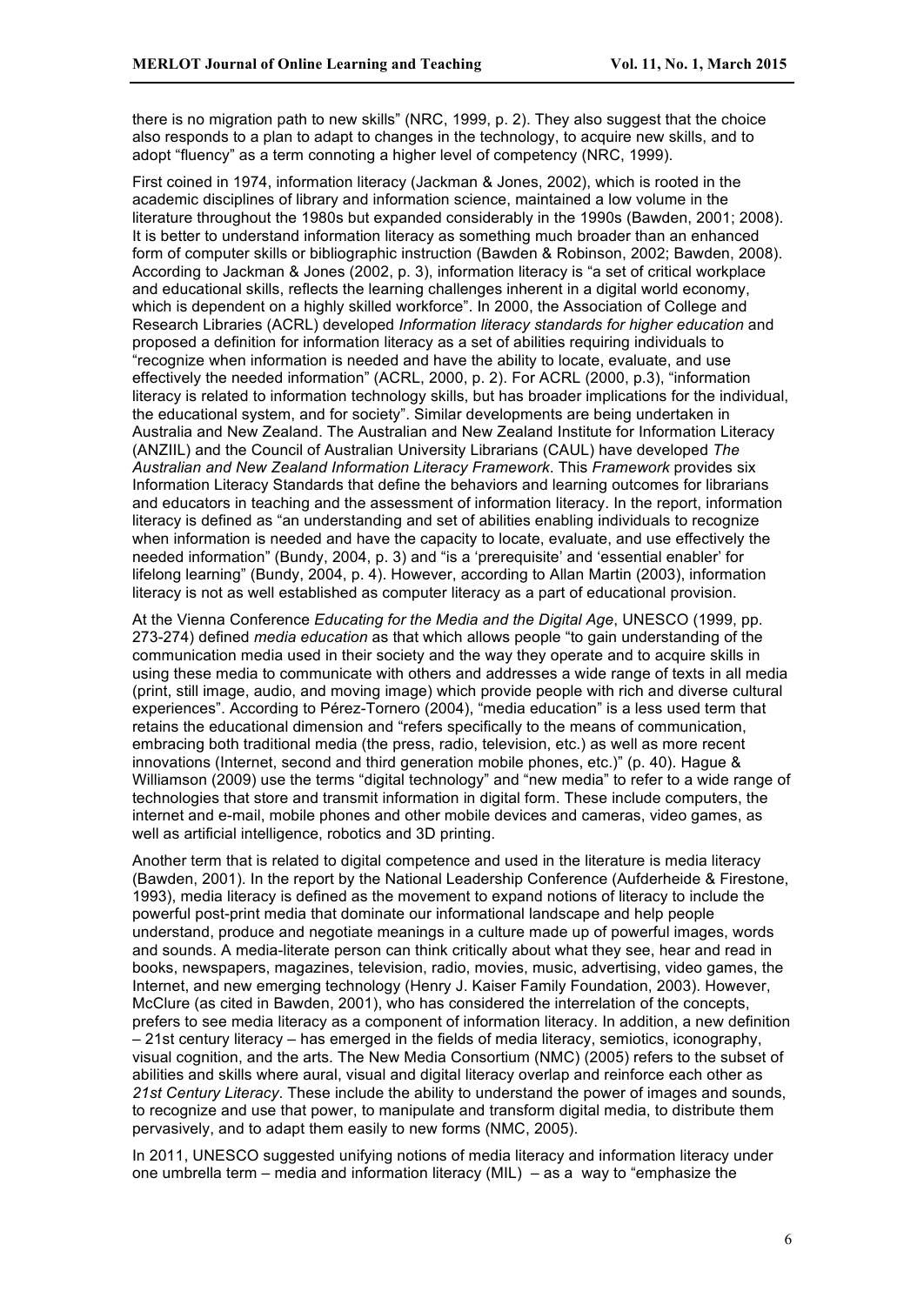development of enquiry-based skills and the ability to engage meaningfully with media and information channels in whatever form and technologies they are using" (Wilson, Grizzle, Tuazon, Akyempong & Cheung, 2011, p. 18). UNESCO also suggested a competency framework where various literacies (e.g. library literacy, computer literacy, and internet literacy) associated with MIL are linked.

Another term is 'e-literacy', which was coined in 2003 by Allan Martin (Martin & Grudziecki, 2006). This is defined as "the assumption that there are skills, awarenesses and understandings which will enable individuals firstly to survive and secondly to be more effective, in their e-encounters" (Martin, 2003, p. 23). According to Martin (as cited himself in Martin 2008, pp. 165-166), "eLiteracy for the individual consists of: a) awareness of the ICT and information environment; b) confidence in using generic ICT and information tools; c) evaluation of information-handling operations and products; d) reflection on one's own eLiteracy development; e) adaptability and willingness to meet eLiteracy challenges". According to Lindsey Martin (2006, p. 98), the interpretation of the term e-literacy "suggests the simple provision of basic skills that will allow individuals to enter and survive in the e-world". According to Joint (2005, p. 147), the terms "eLiteracy" and "information literacy" are different but mutually compatible concepts that are valid in specific contexts.

In 2004 the European e-Skills Forum adopted a definition of the term "e-skills" that encompasses a wide range of capabilities (knowledge, skills and competences), covering three main categories: ICT practitioner skills; ICT user skills, and e-business skills (European e-Skills Forum, 2004; Korte & Hüsing, 2010; see also http://ec.europa.eu/enterprise/sectors/ict/eskills/index\_en.htm). e-Skills is the concept used by the European Commission's DG Enterprise and Industry and the ICT industry to respond to the growing demand for highly-skilled ICT practitioners and users in order to ensure that every citizen is digitally literate in a context of lifelong learning (European Commission, 2007; Ala-Mutka, 2011).

Another concept used in policy documents and initiatives when referring to skills and competences in the information society is eCompetence (Ala-Mutka, 2011). This term, developed by experts, focuses on individual and organizational strategies for integrating ICT in Higher Education (http://www.ecompetence.info/). The term is also used and known from the work of the European Committee for Standardisation (CEN) on developing a European e-Competence Framework (e-CF) for ICT practitioners (European e-Competence Framework 2010; Ala-Mutka 2011; see also http://www.ecompetences.eu/). According to The European eCompetence Initiative, eCompetence is "one of the key, decisive factors in the full exploitation of the potential of new media" (http://www.ecompetence.info/). According to Schneckenberg & Wildt (2006, p. 31), eCompetence "is the ability to use ICT in teaching and learning in a meaningful way".

Digital literacy, a concept that is closely related to digital competence, was introduced by Paul Gilster in his 1997 book of the same name. This concept has a longer tradition than digital competence and is usually understood as a combination of technical-procedural, cognitive and emotional-social skills. Gilster (1997) defines this concept as the ability to understand and use information in multiple formats from a wide range of sources when it is presented via computers. Digital literacy (Jones-Kavalier & Flannigan, 2006) represents a person's ability to perform tasks effectively in a digital environment, where "digital" means information represented in numeric form and primarily for use by a computer. Merchant (2009, p. 39) suggested that "the central concern of digital literacy is reading and writing with new technologies – technologies which involve the semiotic of written representation – recognizing that on-screen texts invariably combine writing with other modes of representation".

According to Eshet-Alkalai (2004, p. 93), "digital literacy involves more than the mere ability to use software or operate a digital device; it includes a large variety of complex cognitive, motor, sociological, and emotional skills, which users need in order to function effectively in digital environments". In 2004, Eshet-Alkalai proposed a five-skill holistic conceptual model for this concept, arguing that the model covers most of the cognitive skills users employ in digital environments: (a) photovisual digital thinking; (b) reproduction digital thinking; (c) branching digital thinking; (d) information digital thinking; and (e) socio-emotional digital thinking (Eshet-Alkalai (2004, 2009). Because of the rapid evolution of multimedia and game technologies, Eshet-Alkalai (2009) also added real-time digital thinking.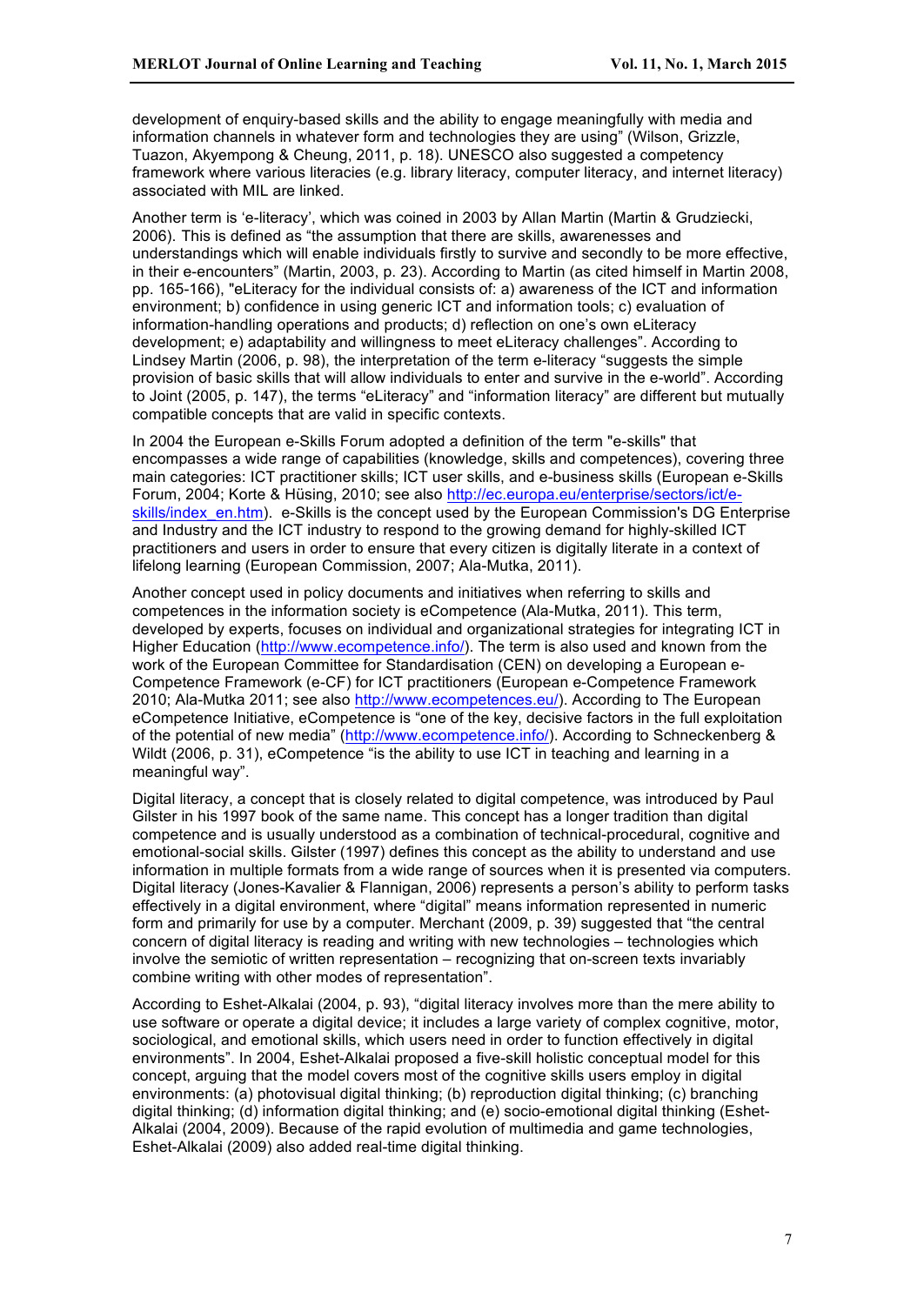The *Promoting digital literacy* report requested by the European Commission defined digital literacy as "an expression that suggests that the abilities required to use the new technologies are similar in some respects to those required for reading and writing" (Pérez-Tornero (2004, p. 40)). In the context of the eLearning Programme of the European Commission, the DigEuLit project – the goal of which was to develop a European Framework for Digital Literacy (EFDL) – conceived digital literacy as a convergence of several literacies, including elements of ICT literacy, Information Literacy, Media Literacy and Visual Literacy (Martin, 2005). Digital Literacy is "the awareness, attitude and ability of individuals to appropriately use digital tools and facilities to identify, access, manage, integrate, evaluate, analyze, and synthesize digital resources, construct new knowledge, create media expressions, and communicate with others, in the context of specific life situations, in order to enable constructive social action; and to reflect upon this process" (Martin & Grudziecki, 2006, p. 255). Later, Allan Martin (2009, p. 8) proposed three "levels" or stages for the development of digital literacy (see Figure 1). Martin (2009) argued that this definition suggested discussing digital literacy only at levels II or III; digital competence is a requirement for and a precursor of digital literacy but it cannot be described as digital literacy.



*Figure 1.* Levels of Digital Literacy. From "Digital literacy for the third age: Sustaining identity in an uncertain world", by A. Martin, 2009, *eLearning Papers, 12*, p. 8.

According to Nawaz & Kundi (2010), there are two paradigms to digital literacy and two broader theories about the nature and role of ICT in the learning process: Instrumental/Behaviorist and Substantive/Constructivist. The instrumental view considers technology as a 'tool' with no inherent value, while the substantive view argues that technology is not neutral and has positive or negative impacts (Nawaz & Kundi, 2010). Taking this reflective and critical approach, some authors suggest that digital literacy cannot be limited to a purely utilitarian and reductive view of certain digital skills but is linked to a broader, more critical view of society in an era of technological revolution (Buschman, 2010; Kahn & Kellner, 2005).

In 1993, the term "new literacies" was coined by David Buckingham, and his definition has been conceptualized in different ways by different groups of scholars. According to Buckingham (2007), this proliferation of literacies may be fashionable and carries a degree of social status. Buckingham (2011) suggests that the meaning attributed to digital literacy tends to be narrower, relates to the technology itself and demands a much broader reconceptualization of what literacy means in a world increasingly dominated by electronic media. According to Leu (2000), literacy is increasingly deictic, continually and rapidly changing as new technologies emerge in an age of information. Becoming literate is seen not in terms of "acquiring the ability to take advantage of the literacy potential inherent in a single, static, technology of literacy (e.g. traditional print technology), but rather by a larger mindset and the ability to continuously adapt to the new literacies required by the new technologies that rapidly and continuously spread,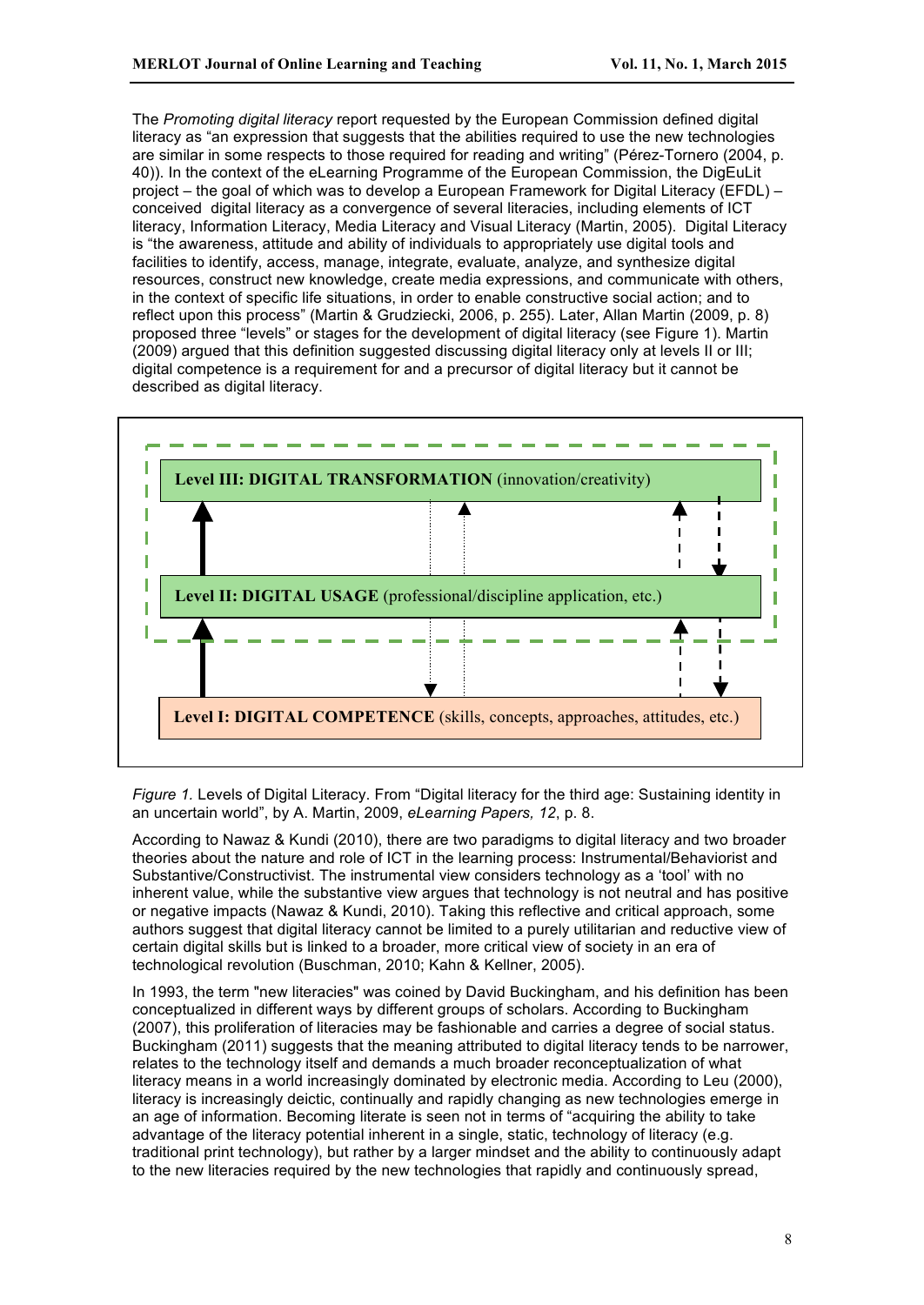particularly through the Internet" (Coiro, J., Knobel, Lankshear & Leu, 2008, p. 5). According to Coiro et al. (2008), new literacies are identified with an epochal change in technologies and associated changes in social and cultural ways of doing things, ways of being, and ways of viewing the world.

In an age of increased digital communication, the terms 'multiliteracies', 'new literacies', 'multimodal texts', 'multimodal discourse' and 'multimodality' represent attempts to describe the textual shift that has occurred and to conceptualize the changed learning paradigm that is fundamental to literacy and learning (Walsh, 2009). According to Jewitt (2008, p. 242) "the concept of multiple literacies has emerged in response to the theorizations of the new conditions of contemporary society". Rejecting the plural form "literacies", multimodality or multimodal literacy was initially developed by researchers at the Institute of Education of London University (Kress & Van Leeuwen, 1996; Kress, 2003; 2006; Jewitt & Kress, 2003; Jewitt, 2006; 2008). A basic assumption of multimodal theory is that "both learning and signmaking are dynamic processes which change the resources through which the processes take place – whether as concepts in psychology or as signs in semiotics – and change those who are involved in the processes" (Kress, 2003, p. 40). Jewitt claims that the way knowledge is represented, as well as the mode and media chosen, is a crucial aspect of knowledge construction, making the form of representation integral to meaning and learning more generally (Jewitt, 2008).

An institutional definition comes from the European Commission. Digital competence, as defined in the European Parliament and the Recommendation on Key Competences for Lifelong Learning of the Council of the European Union (2006, p. 13), "involves the confident and critical use of Information Society Technology (IST) for work, leisure and communication. It is underpinned by basic skills in ICT: the use of computers to retrieve, assess, store, produce, present and exchange information, and to communicate and participate in collaborative networks via the Internet".

Another way to define the concept, provided by Calvani, Cartelli, Fini & Ranieri (2008, p. 186), suggests that digital competence involves "being able to explore and face new technological situations in a flexible way, to analyze, select and critically evaluate data and information, to exploit technological potentials in order to represent and solve problems and build shared and collaborative knowledge, while fostering awareness of one's own personal responsibilities and the respect of reciprocal rights/obligations". Also, the definition proposed by Calvani, Fini and Ranieri (2010), emphasizes the co-existence of dimensions that are characterized both on the technological, cognitive and ethical levels and by their integration. The chart below (Calvani et al., 2010) summarizes this model.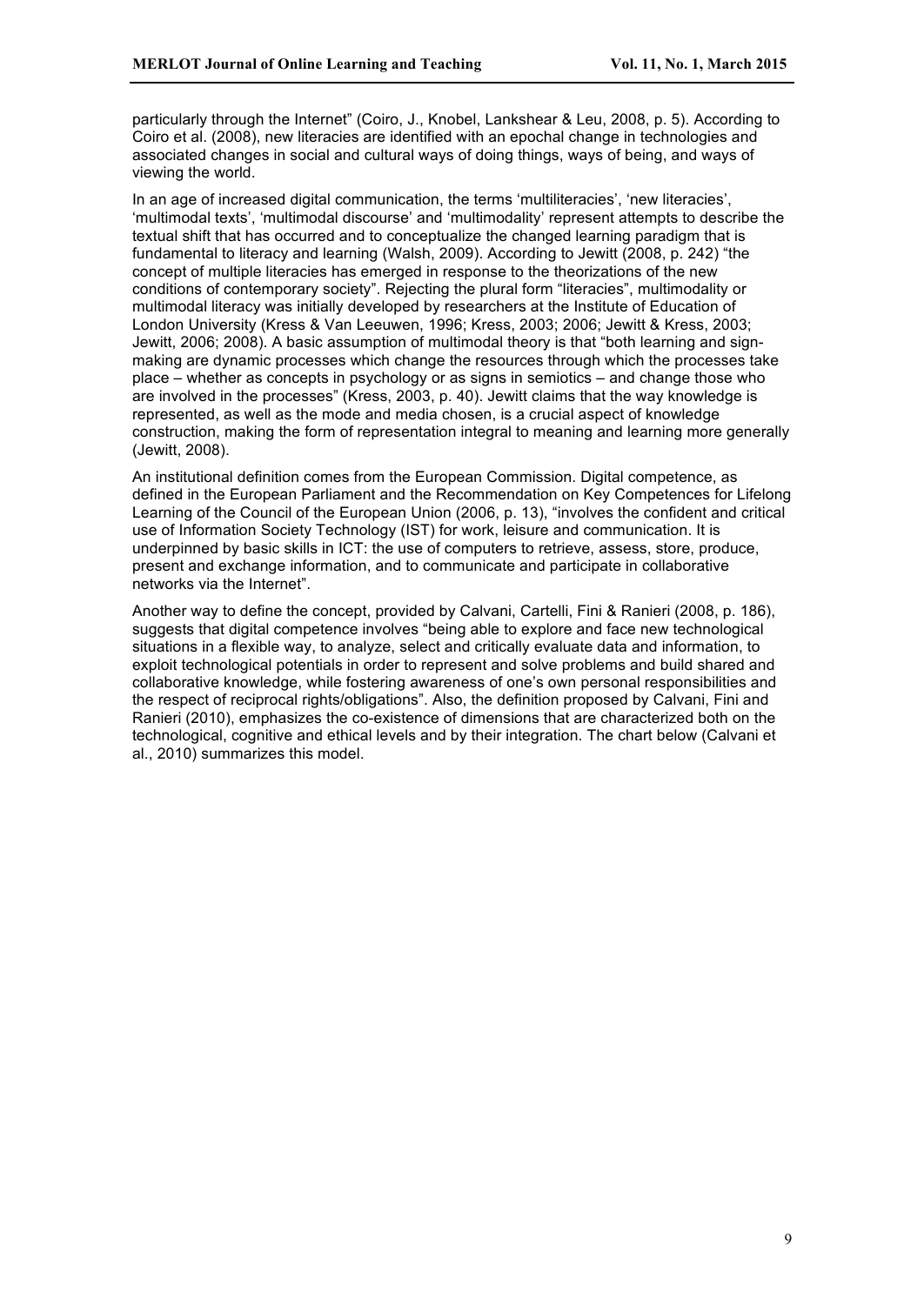

*Figure 2.*Digital Competence Framework. From "Digital Competence in K-12: theoretical models, assessment tools and empirical research", by A. Calvani, A. Fini, and M. Ranieri, 2010, *Analisi: Quaderns de Comunicació i Cultura, 40,* p. 163.

A recent study that aimed to identify, select and analyze current frameworks, identified the following competences: Information management, collaboration, communication and sharing, creation of content and knowledge, ethics and responsibility, evaluation and problem-solving, and technical operations (Ferrari 2012). Ferrari (2012) proposes the following definition:

> Digital Competence is the set of knowledge, skills, attitudes (thus including abilities, strategies, values and awareness) that are required when using ICT and digital media to perform tasks; solve problems; communicate; manage information; collaborate; create and share content; and build knowledge effectively, efficiently, appropriately, critically, creatively, autonomously, flexibly, ethically, reflectively for work, leisure, participation, learning, socializing, consuming, and empowerment (p. 43).

According to Ferrari, Punie and Redecker (2012), there are two main approaches to the concepts of digital literacy and digital competence. The first understands digital competence at the convergence of multiple literacies; the second understands digital competence as a new literacy that goes beyond the sum of the various literacies (internet literacy, ICT literacy, information literacy and media literacy) and involves other components that come into the framework of digital competence.

A new definition has recently been developed by Larraz (2013), who theorizes digital competence as the capacity to mobilize different "literacies" to manage the information and communicate knowledge and solve issues in an evolving society. According to Larraz (2013), digital competence requires the presence of four literacies: a) *information literacy*, for managing digital information; b) *computer literacy*, for treating data in different formats; c) *media literacy*, for analyzing and creating multimedia messages; and d) *communication literacy*, for participating in a safe, ethical and civic manner from a digital identity.

To be in line with the European Recommendation, we decided to adopt the term "digital competence" proposed by Larraz. We believe it is important to bring together academics, policymakers and practitioners from numerous backgrounds in order to enable people to make informed decisions in response to the new challenges presented by the knowledge society in all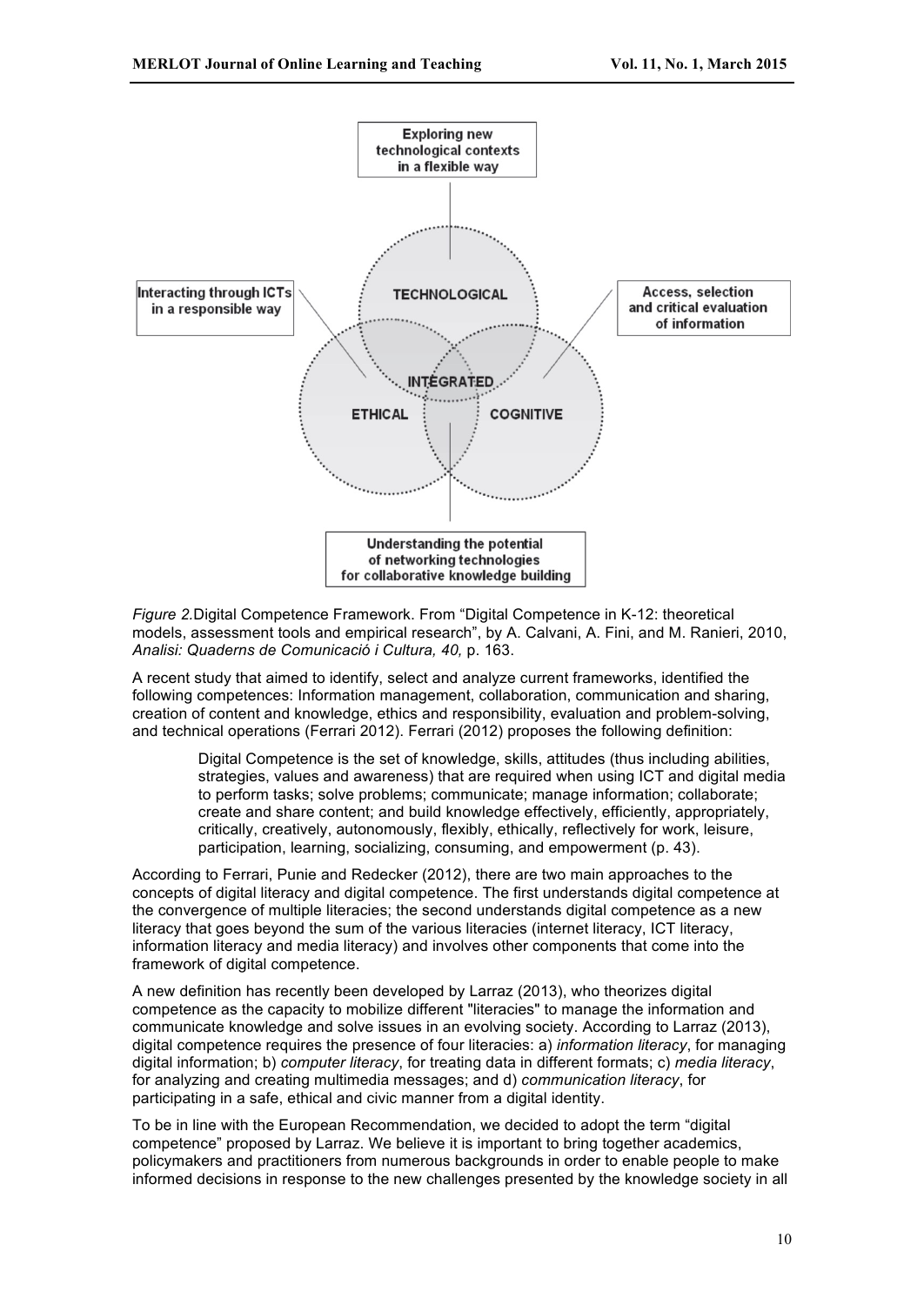areas of their learning system (personal, professional and social), and, most importantly, to learn how to learn throughout their lives.

## **Conclusion**

This study has identified the extensive theoretical and literary diversity surrounding the term "digital competence". We have shown that authors and researchers, in attempting to coin new concepts, have provided multiple definitions: some are similar, others are quite differentiated, and many are redundant. Our review shows that digital competence and digital literacy are closely related but not identical. Table 3 provides a summary of the nuances and subtleties identified in the literature that are helpful for distinguishing between digital competence and digital literacy.

Table 3.

*Differences between digital competence and digital literacy*

| <b>Digital competence</b>                                                                                                                                                                                                    | <b>Digital literacy</b>                                                                                                                                                      |
|------------------------------------------------------------------------------------------------------------------------------------------------------------------------------------------------------------------------------|------------------------------------------------------------------------------------------------------------------------------------------------------------------------------|
| An employability requirement of the digital<br>age                                                                                                                                                                           | Conceptualizations of the changing learning<br>paradigm in the digital age                                                                                                   |
| A 'skills' connotation, implying<br>competency with some of today's<br>computer applications, including word<br>processing and e-mail, etc.                                                                                  | Deictic approaches to learning and<br>communication                                                                                                                          |
| Set of abilities needed to apply digital<br>technologies to work, leisure and<br>education                                                                                                                                   | Set of understandings needed in the digital<br>era to understand, produce and negotiate<br>meaning in a culture made up of powerful<br>images, words and sounds              |
| Skills people should have in the digital era                                                                                                                                                                                 | An assumption that skills, awarenesses and<br>understandings exist that will enable<br>individuals first to survive and second to be<br>more effective in their e-encounters |
| Skills to communicate with others and<br>address a wide range of texts in all media                                                                                                                                          | A combination of technical-procedural,<br>cognitive and emotional-social skills                                                                                              |
| A range of capabilities (knowledge, skills<br>and competences) covering three main<br>categories: ICT practitioner skills; ICT<br>user skills, and e-business skills                                                         | Processes of awareness, confidence,<br>evaluation, reflection, adaptability and<br>willingness to meet the digital age challenges                                            |
| Demonstrated ability to apply knowledge,<br>skills and attitudes to achieve observable<br>results; measurable performance through<br>rubrics                                                                                 | Ability to understand and use information in<br>multiple formats from a wide range of<br>sources when this is presented via<br>computers                                     |
| Confident and critical use of Information<br>Society Technology (IST) for work, leisure<br>and communication                                                                                                                 | Complex cognitive, motor, sociological, and<br>emotional skills that users need in order to<br>function effectively in digital environments                                  |
| Underpinned by basic skills in ICT: the<br>use of computers to retrieve, assess,<br>store, produce, present and exchange<br>information, and to communicate and<br>participate in collaborative networks via<br>the Internet | Awareness, attitude and underling abilities<br>needed to use digital tools appropriately and<br>to reflect upon this process                                                 |

Although the concept of digital literacy seems to be the one most widely used internationally, the term digital competence is often used synonymously, especially in the European context (Ferrari, 2012; Krumsvik, 2008). However, the two terms do not always have the same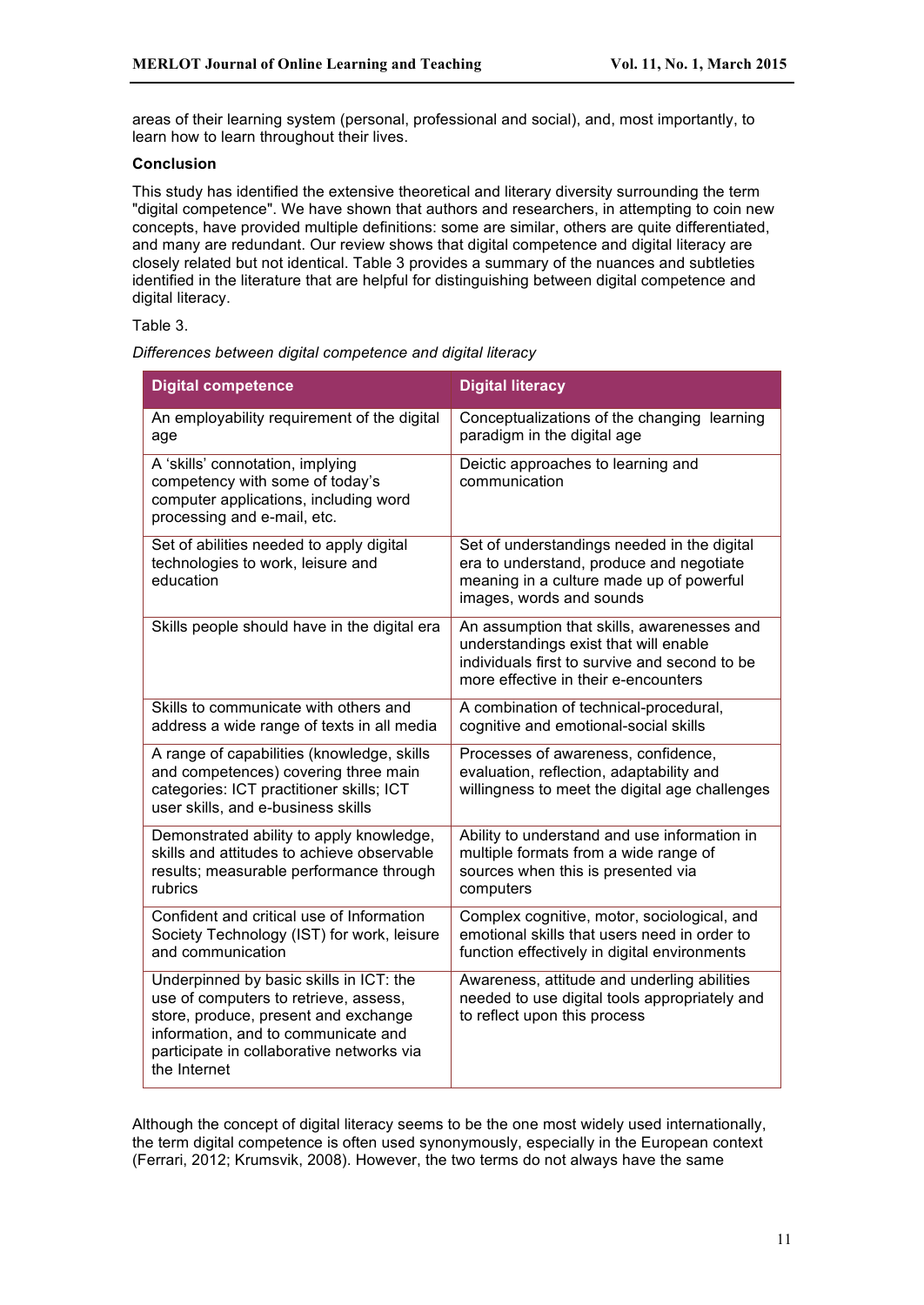connotations or the same level of abstraction depending on the linguistic context and the perspective in which they are implemented (Meyers et al., 2013).

On the basis of this literature review, digital competence may be considered a multi-faceted concept that emerges from several backgrounds (Ala-Mutka, 2011; Ilomäki, Kantosalo & Lakkala, 2011b; Gallardo-Echenique, 2012; Ferrari, 2012). It is closely related to literacy approaches but is not identical. Digital competence is regarded as a core competence in policy papers but it is not yet a stable concept (Ilomäki, Kantosalo & Lakkala, 2011a; Gallardo-Echenique, 2012). These different notions mean there are still no clear assessment guidelines for digital competence (Ananiadou & Claro, 2009). While some perceive digital competence as the technical use of ICT, others define it more broadly as knowledge application or as 21stcentury skills.

The Information and Knowledge Society highlights the need for "an educated citizenry capable of accessing, evaluating, organizing, interpreting, and disseminating information in increasingly digital formats exchanged over enabling technologies" (Somerville, Lampert, Dabbour, Harlan & Schader, 2007, p. 9). It is essential that people develop a new sense of self-confidence to master technology and digital services. As educators and researchers, our goals should be to encourage citizens to develop the skills, knowledge, ethical frameworks, and self-confidence that will serve them well in the future (Jenkins, 2006; Jenkins, Clinton, Purushotma, Robison & Weigel, 2006).

Given these challenges, institutions and policymakers should set out their current educational priorities for an effective response to the changing needs of 21st-century learners. Proper acquisition of digital competence or digital literacy, understood from the holistic and emancipatory perspective, is key to active and functional participation in contemporary society. This challenge, in addition to the initial and continuing digital training of teachers, is just one of the relevant issues that will need to be addressed in future research.

### **Limitation of the study**

The search was limited to English and Spanish language sources. Relevant publications containing important and useful information may also exist in other languages.

### **Acknowledgements**

The authors would like to thank the blind reviewers of this paper for their thorough and invaluable feedback.

## **References**

- Ala-Mutka, K. (2011). *Mapping digital competence: Towards a conceptual understanding*. Seville: European Commission, JRC-IPTS.
- Amiel, T. (2006). Mistaking computers for technology: Technology literacy and the digital divide. *AACE Journal*, *14*(3), 235–256.
- Ananiadou, K., & Claro, M. (2009). 21st century skills and competences for new millennium learners in OECD countries. *OECD Education Working Papers*, (41). doi:10.1787/218525261154
- Area, M., Gutiérrez, A., & Vidal, F. (2012). *Alfabetización digital y competencias informacionales* (p. 225). Madrid/Barcelona: Editorial Ariel, S.A., Fundación Telefónica y Fundación Encuentro.
- Aufderheide, P. & Firestone, C.M. (1993) *Media literacy: a report of the National Leadership Conference on media literacy*, Aspen Institute, Washington, DC.
- Bawden, D. (2001). Information and digital literacies: a review of concepts. *Journal of Documentation*, *57*(2), 218–259. doi:10.1108/EUM0000000007083
- Bawden, D., & Robinson, L. (2002). Promoting literacy in a digital age: approaches to training for information literacy. *Learned Publishing*, *15*(4), 297–301.
- Bawden, D. (2008). Origins and concepts of digital literacy. In C. Lankshear & M. Knobel (Eds.), *Digital literacies: Concepts, policies and practices* (pp. 17–32). New York, NY: Peter Lang.
- Belshaw, D. A. J. (2011). *What is 'digital literacy'? A pragmatic investigation* (Doctoral dissertation). Durham University.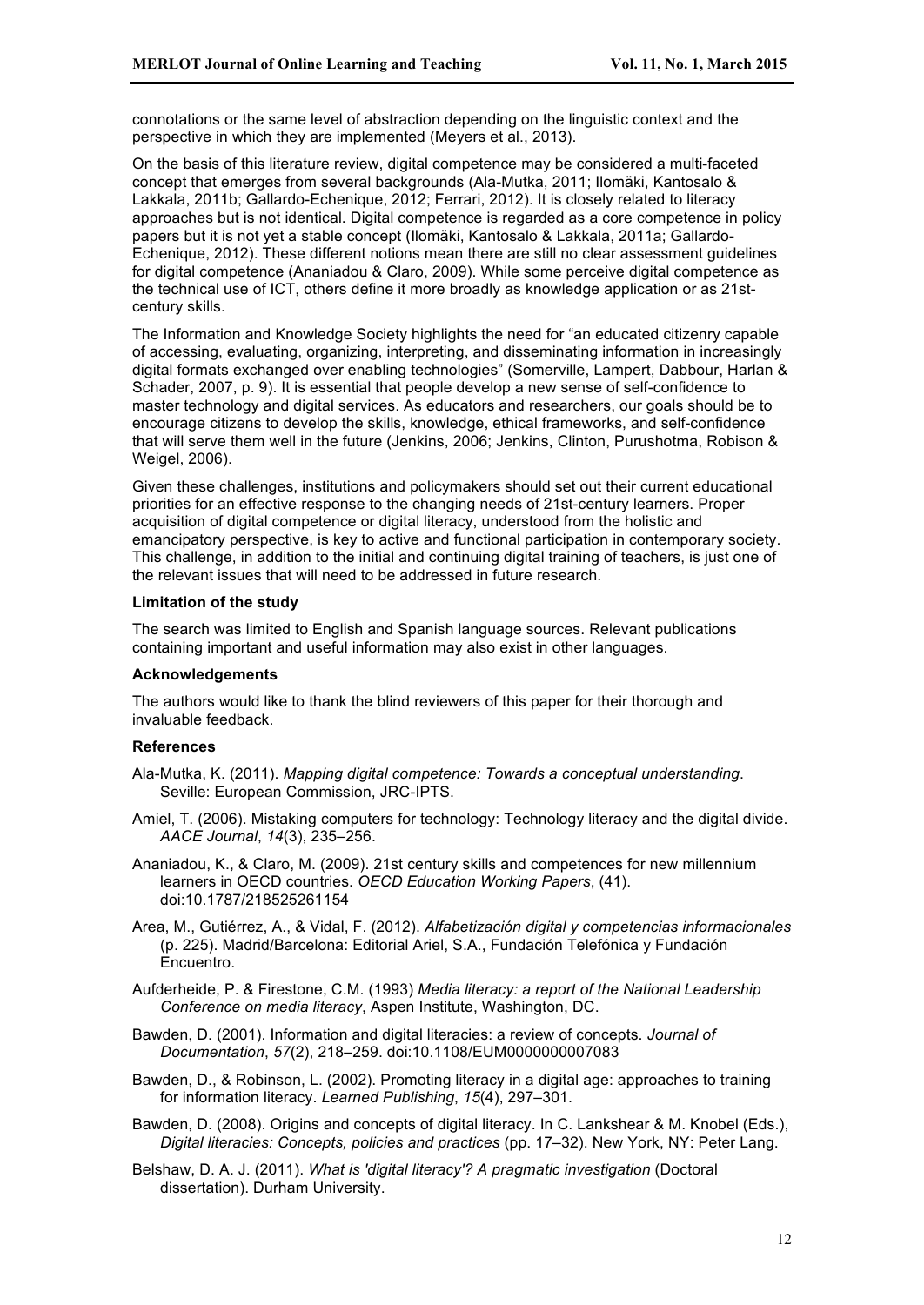- Braun, V., & Clarke, V. (2006). Using thematic analysis in psychology. *Qualitative Research in Psychology*, *3*(2), 77–101. doi:10.1191/1478088706qp063oa
- Breyer, J., Hook, T., & Marinoni, C. (2007). *Towards a European e-Competence Framework – Interim report*. CEN – European Committee for Standardization.
- Buckingham, D. (1993). Towards new literacies, information technology, English and media education. *The English and Media Magazine*, 20-25.
- Buckingham, D. (2007). Digital media literacies: rethinking media education in the age of the Internet. *Research in Comparative and International Education*, *2*(1), 43–55. doi:10.2304/rcie.2007.2.1.43
- Bundy, A. (2004). *Australian and New Zealand information literacy framework: Principles, standards and practice* (2nd. ed.). Adelaide: Australian and New Zealand Institute for Information Literacy (ANZIIL).
- Buschman, J. (2010). Alfabetización informacional, "nuevas" alfabetizaciones y alfabetización. *Boletín de la Asociación Andaluza de Bibliotecarios*, *98-99*, 155-18. Málaga: Asociación Andaluza de Bibliotecarios (AAB).
- Calvani, A., Cartelli, A., Fini, A., & Ranieri, M. (2008). Models and instruments for assessing digital competence at school. *Journal of E-Learning and Knowledge Society*, *4*(3), 183 – 193.
- Calvani, A., Fini, A., & Ranieri, M. (2010). Digital Competence In K-12: Theoretical models, assessment tools and empirical research. *Anàlisi: quaderns de comunicació i cultura*, 40, 157–171.
- Coiro, J., Knobel, M., Lankshear, C., & Leu, D. J. (2008) *Handbook of research on new literacies*. New York/London: Routledge.
- Cope, B. & Kalantzis, M. (Eds.) (2000). *Multiliteracies: Literacy learning and the design of social futures?* Melbourne: Macmillan.
- European Commission. (2007). *Communication from the Commission to the Council, the European Parliament, the European Economic and Social Committee and the Committee of the Regions - E-skills for the 21st century: Fostering competitiveness, growth and jobs*  (COM/2007/0496 final). Brussels: Commission of the European Communities.
- European Commission (2013). *Digital Agenda for Europe: A Europe 2020 Initiative*. Retrieved from http://ec.europa.eu/digital-agenda/en
- European e-Competence Framework (2007). Towards a European e-Competence Framework: A Guideline for its development. EU: European e-Competence Framework (e-CF).
- European e-Competence Framework. (2010). *Building the e-CF - a combination of sound methodology and expert contribution (*e-CF 2.0 CWA Part III September 2010)*.* EU: European e-Competence Framework (e-CF).
- European eCompetence Initiative (s/f). Retrieved from http://www.ecompetence.info/
- European Parliament and the Council of the European Union (2006). Recommendation of the European Parliament and of the Council of 18 December 2006 on key competences for lifelong learning. *Official Journal of the European Union*, L394, 10-18.
- European e-Skills Forum. (2010). *E-skills for Europe: Towards 2010 and beyond* (Synthesis report). Brussels: European Commission.
- Eshet, Y. (2002). Digital literacy: A new terminology framework and its application to the design of meaningful technology-based learning environments. In P. Barker & S. Rebelsky (Eds.), *Proceedings of ED-Media 2002 World Conference on Educational Multimedia, Hypermedia and Telecommunications* (pp. 493–498). Norfolk, VA: Association for the Advancement of Computing in Education (AACE).
- Eshet-Alkalai, Y. (2004). Digital Literacy: A conceptual framework for survival skills in the digital era. *Journal of Educational Multimedia and Hypermedia*, *13*(1), 93–106.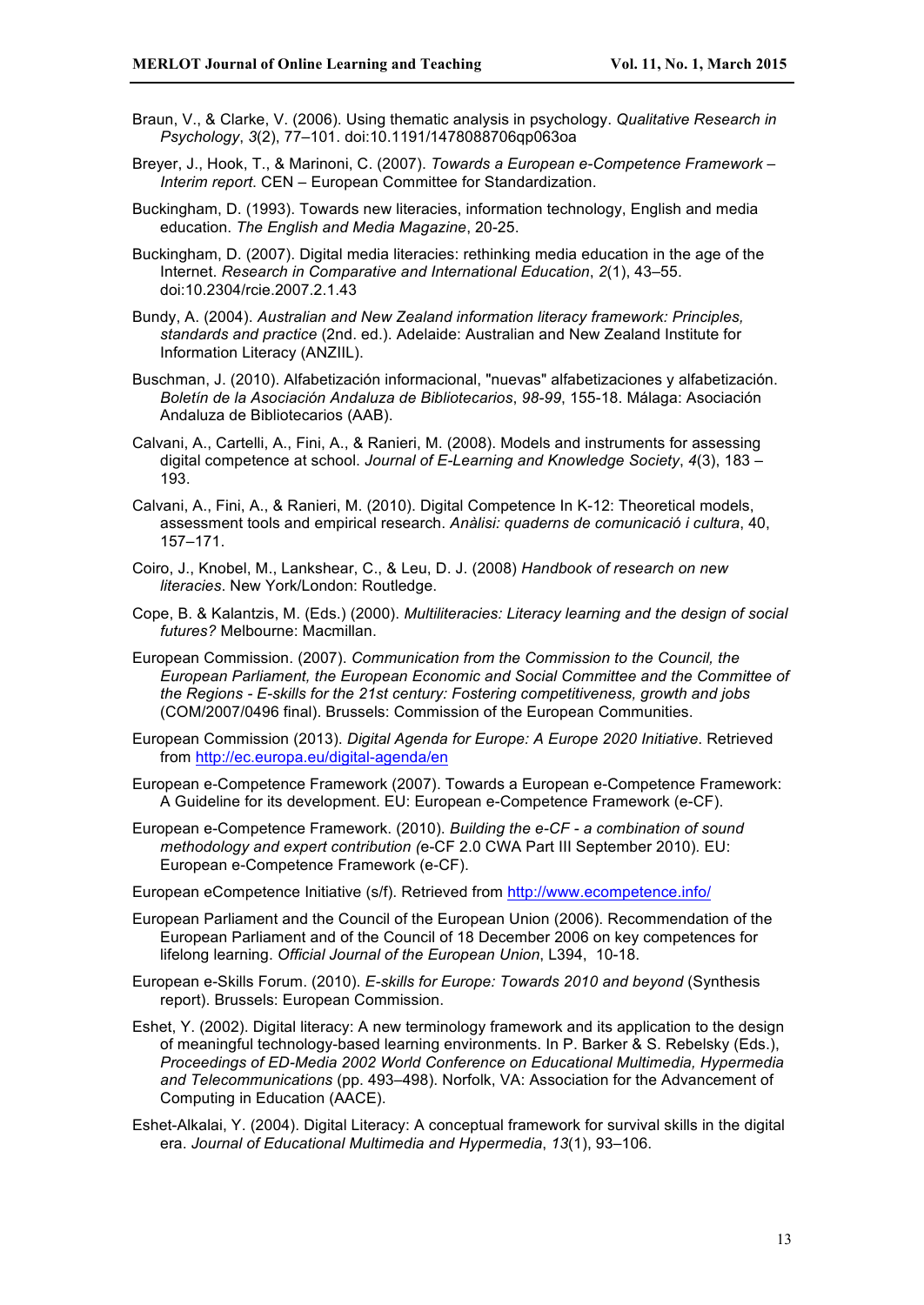- Eshet-Alkalai, Y. (2009). Real-time thinking in the digital era. In M. Khosrow-Pour (Ed.), *Encyclopedia of Information Science and Technology* (2nd ed., pp. 3219–3223). USA: Information Resources Management Association. doi:10.4018/978-1-60566-026-4.ch514
- Ferrari, A. (2012). *Digital competence in practice: An analysis of frameworks* (p. 92). Luxembourg: Publications Office of the European Union. doi:10.2791/82116
- Ferrari, A., Punie, Y., & Redecker, C. (2012). Understanding Digital Competence in the 21st Century: An Analysis of Current Frameworks. In A. Ravenscroft, S. Lindstaedt, C. Delgado Kloos, & D. Hernández-Leo (Eds.), *Proceedings 7th European Conference on Technology Enhanced Learning,EC-TEL2012* (pp. 79–92). New York: Springer.
- Gallardo-Echenique, E. (2012). Competencia digital en el siglo XXI. Paper presented at *II Congreso Internacional de Educación Superior: La formación por competencias.* Chiapas, México: Universidad Autónoma de Chiapas.
- Gilster, P. (1997). *Digital literacy*. New York: Wiley.
- Hague, C., & Williamson, B. (2009). *Digital participation, digital literacy and school subjects: A review of the policies, literature and evidence* (p. 30). Bristol, UK: Futurelab.
- Hawkins, R., & Paris, A. E. (1997). Computer literacy and computer use among college students: Differences in Black and White. *The Journal of Negro Education*, *66*(2), 147–158.
- Henry J. Kaiser Family Foundation. (2003). *Key facts: Media literacy*. Menlo Park, CA: Henry J. Kaiser Family Foundation.
- Hepple, E., Sockhill, M., Tan, A., & Alford, J. (2014). Multiliteracies Pedagogy: Creating claymations with adolescent, post-beginner English language learners. *Journal of Adolescent & Adult Literacy*, *58*(3), 219–229. doi:10.1002/jaal.339
- Hüsing, T., & Korte, W. B. (2010). *Evaluation of the implementation of the communication on e-Skills for the 21st century* (p. 322). Bonn, Germany: European Commission and the European e-Skills Steering Committee.
- Ilomäki, L., Kantosalo, A., & Lakkala, M. (2011). *What is digital competence?* Brussels: EUN Partnership AISBL.
- International ICT Literacy Panel. (2002). *Digital Transformation: A Framework for ICT Literacy. A Report of the International ICT Literacy Panel*. *Educational Testing* (p. 42). Princeton, NJ: Educational Testing Service.
- Jackman, L. W., & Jones, L. D. (2002). Information Literacy, Information Communications Technologies (ICT) and the Nongovermental Organization (NGO)/non profit world: as practitioner's perspective. In *Information Literacy Meeting of Experts*. Prague, The Czech Republic: UNESCO, the U.S National Commission on Libraries and Information Science, and the National Forum on Information Literacy.
- Jenkins, H. (2006). *Convergence culture: Where old and new media collide.* New York: New York University Press.
- Jenkins, H., Clinton, K., Purushotma, R., Robison, A. J., & Weigel, M. (2006). *Confronting the Challenges of Participatory Culture : Media Education for the 21 Century*. *Program* (The John D. and Catherine T. MacArthur Foundation Reports on Digital Media and Learning). Chicago: The MacArthur Foundation.
- Jewitt, C. (2008). Multimodality and Literacy in School Classrooms. *Review of Research in Education*, *32*(1), 241–267. doi:10.3102/0091732X07310586
- Jewitt, C. & Kress, G. (Cords.) (2003). *Multimodal Literacy.* New York: Peter Lang.
- Joint Information Systems Committee (JISC). (2013). *Developing Digital Literacies (JISC report)*. UK: Joint Information Systems Committee (JISC).
- Joint, N. (2005). eLiteracy versus information literacy at eLit2005: What's the difference, which should we prefer? *Journal of eLiteracy*, *2*(2), 144–147.
- Jones-kavalier, B. B. R., & Flannigan, S. L. (2006). Connecting the Digital Dots: Literacy of the 21st Century. *Educase Quartely*, 2, 8–10.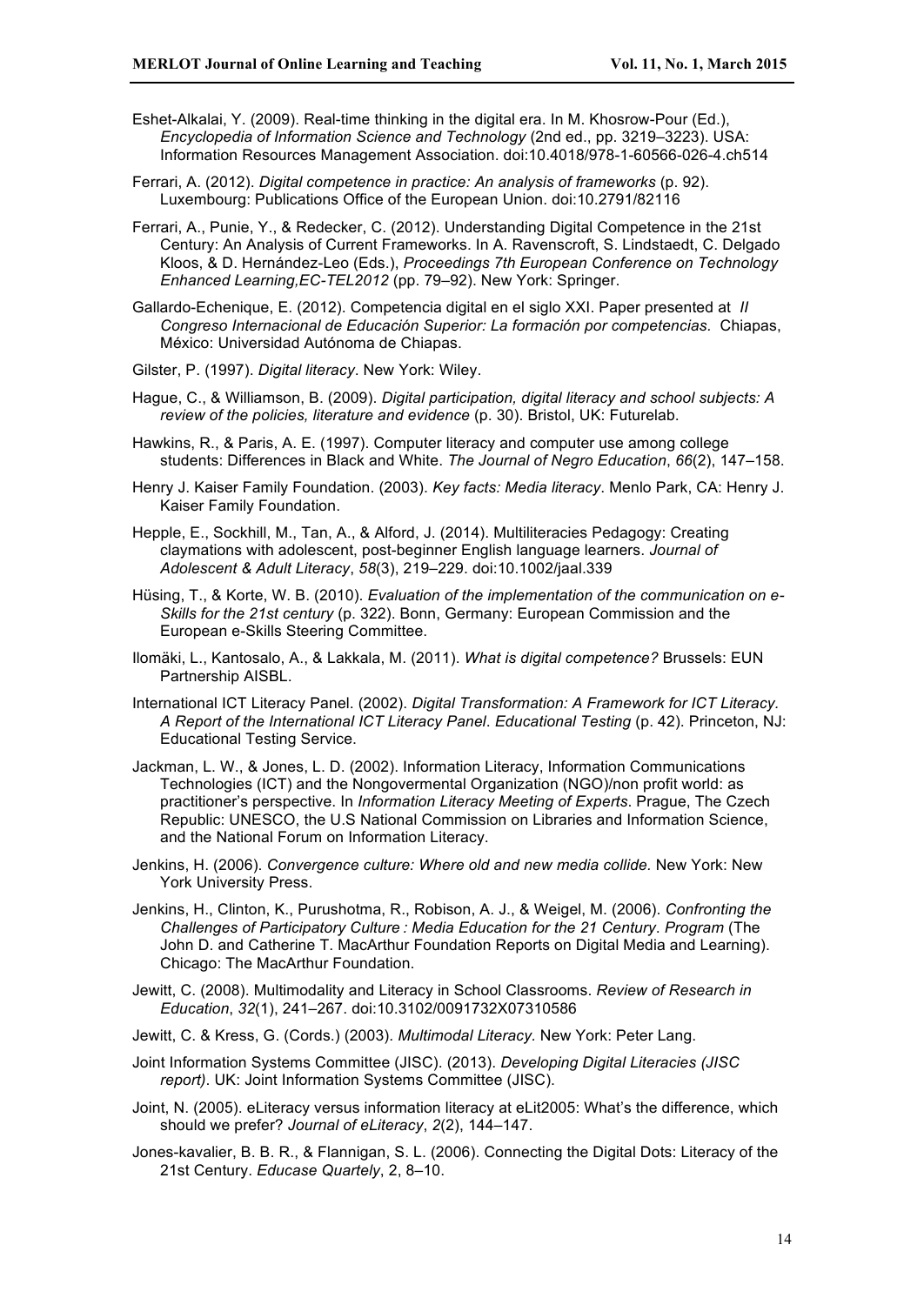- Kahn, R., & Kellner, D. (2005). Reconstructing technoliteracy: A multiple literacies approach. *E-Learning and Digital Media*, *2*(3), 238-251.
- Kress, G. (2003). *Literacy in the New Media Age.* London: Routledge.
- Kress, G. (2006). Meaning, learning and representation in a social semiotic approach to multimodal communication, In A. McCabe, M. O'Donnell & R. Whittaker (Ed.) *Advances in Language and Education*, London: Continuum.
- Kress, G. (2010). *Multimodality: a social semiotic approach to contemporary communication*. NY: Routledge.
- Kress, G., Jewitt C., Ogborn, J. & Tsatsarelis, C. (2001). *Multimodal teaching and learning: the rhetorics of the science classroom.* London/New York: Continuum.
- Kress, G. & Van Leeuwen, T. (1996, 2006). *Reading Images: The Grammar of Visual Design.* London, UK: Routledge.
- Kress, G. & Van Leeuwen, T. (2001). *Multimodal Discourse: The modes and media of contemporary communication.* London: Routledge.
- Krumsvik, R. J. (2008). Situated learning and teachers' digital competence. *Education and Information Technologies*, *13*(13), 279-290. doi:10.1007/s10639-008-9069-5
- Lankshear, C., & Knobel, M. (2008). *Digital literacies: concepts, policies and practices*. New York, NY: Peter Lang.
- Leu, D. J. (2000). Literacy and technology: Deictic consequences for literacy education in an information age. In M. L. Kamil, P. Mosenthal, P. D. Pearson & R. Barr (Eds.), *Handbook of Reading Research* (vol. III, pp. 743–770). Mahwah, NJ: Erlbaum.
- Leu, D. (2001). Literacy on the Internet: Internet project: Preparing students for new literacies in a global village. *Reading Teacher*, *54*(6), 568–572.
- Leu, D. J., Zawilinski, L., Castek, J., Banerjee, M., Housand, B. C., Liu, Y., & O'Neil, M. (2007). What is new about the new literacies of online reading comprehension? In L. Rush, A. J. Eakle, & A. Berger (Eds.), *Secondary school literacy: What research reveals for classroom practice* (pp. 37–68). Urbana, IL: National Council of Teachers of English (NCTE).
- Martin, A. (2003). Essential E-literacy. *Connected*, 9, 22–24.
- Martin, A. (2005). DigEuLit a European framework for digital literacy: A progress report. *Journal of eLiteracy*, *2*, 130–136.
- Martin, A., & Grudziecki, J. (2006). DigEuLit: Concepts and tools for digital literacy development. *ITALICS, Innovation in Teaching and Learning in Information and Computer Sciences*, *5*(4), 249–267.
- Martin, A. (2008). Digital literacy and the digital society. In C. Lankshear & M. Knobel (Eds.), *Digital literacies: Concepts, policies and practices* (vol. 30, pp. 151-176)*.* New York: Peter Lang.
- Martin, A. (2009). Digital literacy for the third age: Sustaining identity in an uncertain world. *eLearning Papers*, (12), 1–15.
- Martin, L. (2006). Enabling eLiteracy: Providing non-technical support for online learners. *ITALICS, Innovation in Teaching and Learning in Information and Computer Sciences*, *5*(4), 97–108.
- Merchant, G. (2009). Literacy in virtual worlds. *Journal of Research in Reading*, *32*(1), 38–56. doi:10.1111/j.1467-9817.2008.01380.x
- Meyers, E. M., Erickson, I., & Small, R. V. (2013). Digital literacy and informal learning environments: An introduction. *Learning, Media and Technology*, *38*(4), 355-367. doi:10.1080/17439884.2013.78359
- National Research Council (1999). *Being fluent with information technology.* Washington, DC: National Academy Press.